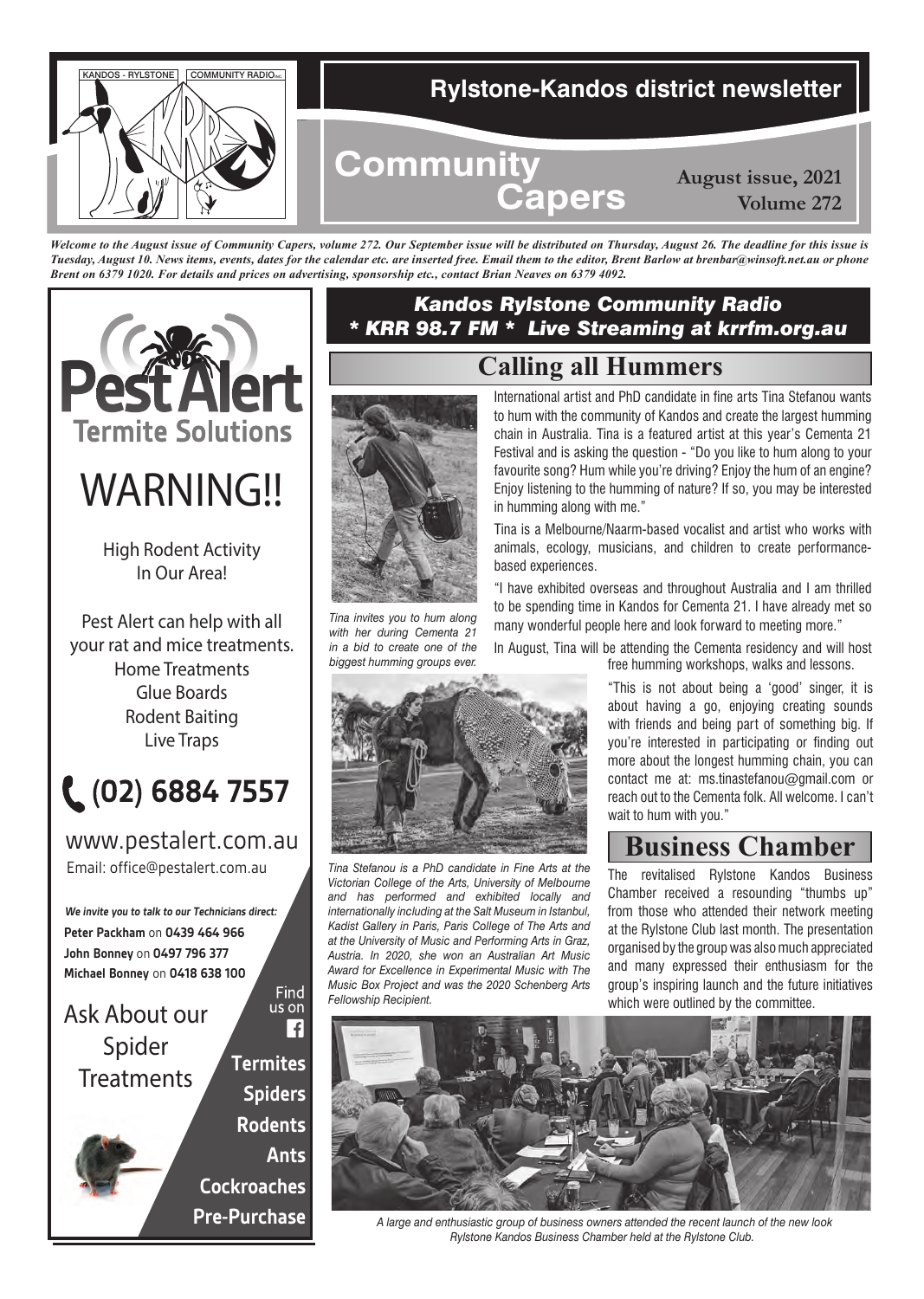# *Capers info*

Community Capers is published by Kandos Rylstone Community Radio Inc. (KRR) at PO Box 99, Kandos NSW 2848. Funding has also been provided by the Mid-Western Regional Council and we acknowledge their support. Thank-you also to businesses and individuals across the region who have placed advertising or sponsored pages. Our publication could not continue without your support. Thank you everyone.

Community Capers is a publication where community groups and other organisations can list their meeting times, events, dates and venues. Please send all information to the editor, Brent Barlow, 38 Mudgee Street, Rylstone, NSW 2849, or email him at brenbar@ winsoft.net.au or phone him on 6379 1020. If meeting times or dates etc. change, please contact Brent as soon as possible with corrections. Advertising space is limited but we do require advertising support to fund our newsletter. Usually it's on a "first in, best dressed" basis. If you wish to advertise or sponsor a page, please contact Brian Neaves on 6379 4092.

#### **Meals on Wheels**

Rylstone Kandos District Meals on Wheels (RKMOW) supplies frozen meals to anyone who is frail, aged or a younger person with a disability and their Carers. You can contact RKMOW on 6379 1519 or call into the office at 46 Mudgee Street, Rylstone. Office hours are Mondays to Thursdays – 8.30am to 4pm and Fridays - 9am to 1pm.



# **Health Council members**

Susan Gawthorne Health Service Manager at Rylstone MPS has welcomed new members to Berenice Board -

b.boardrylstonehealthcouncil@gmail.com Joel Fuller -

j.fullerrylstonehealthcouncil@gmail.com James Johnson -

j.johnsonrylstonehealthcouncil@gmail.com Robyn Oakes -

r.oakesrylstonehealthcouncil@gmail.com For more information about Rylstone Health Council you can email Ms Gawthorne at Susan.Gawthorne@health.nsw.gov.au



 *Rylstone Health Council (L-R) Susan Gawthorne, Virginia Doig, Joel Fuller, Robyn Oaks, Marion Crossman, James Johnson, Berenice Board and Barbara Eordogh.*

#### **Bushfire recovery**

Mid-Western Regional Council has benefited from Bushfire Local Economic Recovery grants as part of the \$16.5 million package across the Calare electorate. This includes \$859,700 to provide community and tourism infrastructure at Mudgee's Putta Bucca Wetlands in the form of picnic shelters, a boardwalk, a playground, signage, nesting boxes and augmented hollows, an extended carpark, new walking tracks and a shared pathway that connects Mudgee to the wetlands. It will also cover wetland weed control. There will also be \$854,602 to deliver facilities, training programs and social services to improve emergency preparedness and recovery in Olinda and Running Stream. The project will be delivered in consultation with the community to meet their specific needs.

the Rylstone Health Council. They are James Johnson, Virginia Doig, Marion Crossman and Joel Fuller who join existing members Robyn Oakes, Berenice Board and Barbara Eordogh. Ms Gawthorne said the Western NSW Local Health District is committed to community consultation and participation and the Rylstone Health Council plays a vital role in advocating for the health needs of local communities in and

"James, Virginia, Marion and Joel are keen to talk to people and learn what concerns the community. We welcome members of the public to contact the Health Council with questions or suggestions about health services in the local community," Ms Gawthorne said. The email contacts for the Rylstone Health Council are:

m.crossmanrylstonehealthcouncil@gmail.com

v.doigrylstonehealthcouncil@gmail.com

around Kandos Rylstone.

Marion Crossman -

Virginia Doig -

Another \$495,000 will be made available for the Feel the Love in the Mudgee Region (FTL) campaign, a three-year destination campaign designed to help the local tourism industry recover from the devastating 2019–20 bushfires, which saw visitation decline by 41 percent. The funding will help FTL develop new digital content, deliver a multimedia campaign; and roll out an industry



 *Andrew Gee with members of the Ilford Running Stream Rural Fire Service.*

development program to support visitor recovery and growth.

Federal Member for Calare and Minister for Decentralisation and Regional Education Andrew Gee said funding was important because it combines support for future bushfire preparedness and practical community infrastructure improvements, along with projects which will boost local economies.

"The Black Summer bushfires were absolutely devastating for our region. The truth is that we'll be living with the effects of these bushfires for a long time to come, with vital recovery work ongoing."

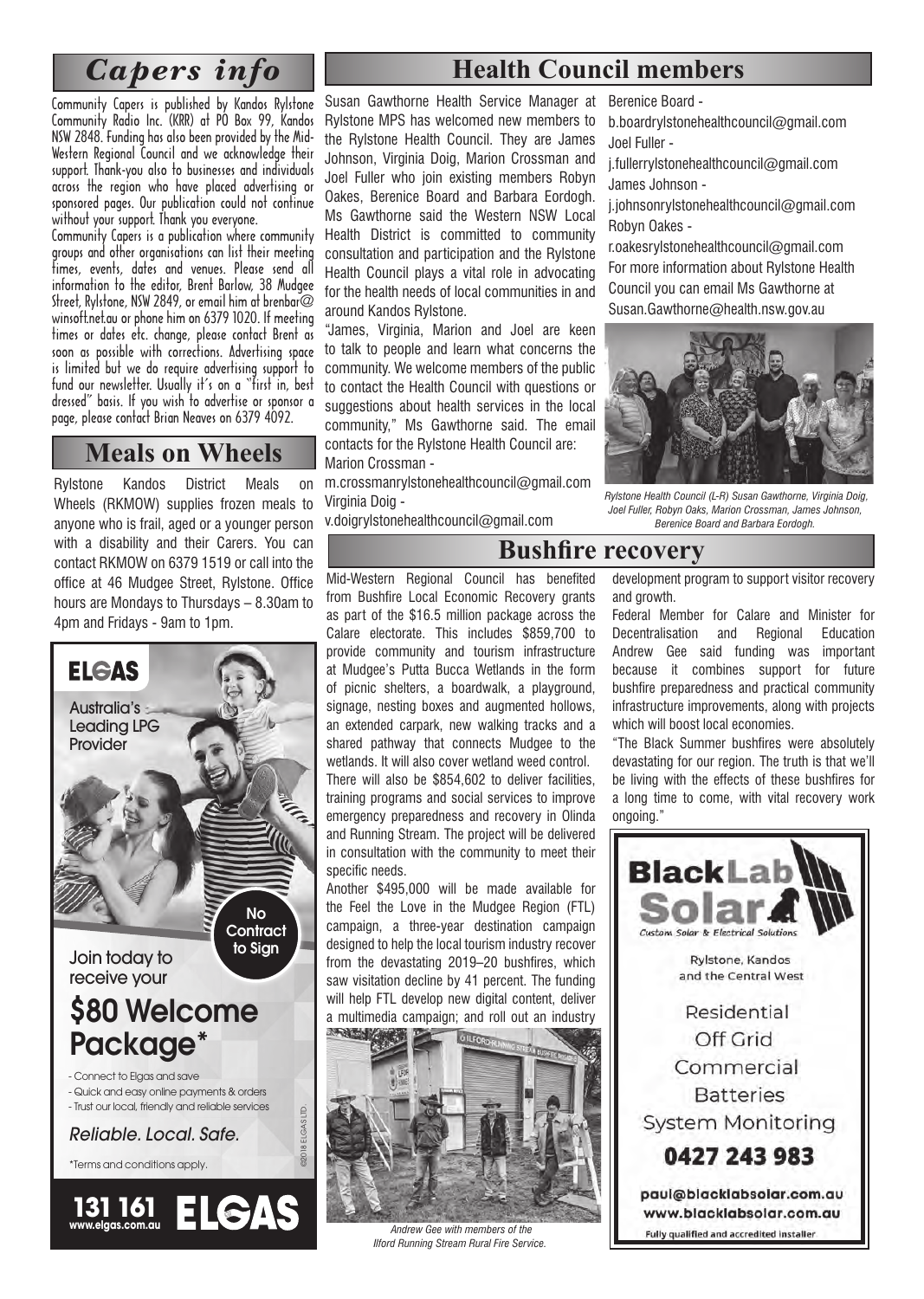Members of the Rylstone Region Coal Free Community set up an information and display stand at the Kandos Square outside the Kandos Community Hall on Saturday, July 10 to put forward their view that local land, heritage and culture should be protected by stopping further exploration of coal and the approval of mines in our region. The government is currently looking at releasing two areas, Hawker and Rumker for commercial exploration and mining, with another

– Ganguddy-Kelgoola next. The group says they are not against coal mining but oppose the opening of new areas for coal exploration when existing mines are operating below capacity and still meeting current demands. They believe that thousands of acres of bushland, productive farms, cultural sites and local fauna will be destroyed and that it is vital that people have their say on the issue by going online to: Preliminary Regional Issues Assessment Hawkins Rumker | Planning Portal - Department of Planning and Environment (nsw.gov.au)



*Members of the Rylstone Region Coal Free Community at their information stall at the Kandos Square. They also had forms available which people could fill in to express their views to the* 

### **Emergency Plus**

Being able to give your precise location can save vital time and lives. The free Emergency Plus app features what3words. Every three metre square in the world has been given a what3words address so you can help triple zero find you with just three words. Be prepared by downloading the Emergency Plus app to your mobile phone.



#### **Coal free stand Are there Koalas?**

Residents of the Capertee Valley are searching for Koalas. A lovely little story in the last edition of Glen Alice Gazette raises the question; are there Koalas in the valley? "Besides two sightings in Mugii Murum-ban<br>State Conservation Conservation

Area (one before the fires and one after), there have been no sightings of koalas in the Capertee Valley. But they are on Newnes Plateau and there have been sightings in the Wolgan Valley. Even



*There has been renewed interest in Koalas across the district following recent sightings. The sad news that they are endangered in some areas where they were formerly strong has sent a wake-up call to those who don't want to see this unique and iconic Australian native disappear.*

with the escarpment, we think its possible koalas from that population could make it down to the valley. We'll have to see what the surveys find. There is a chance that we won't find any evidence of koalas in the Capertee Valley, but that in itself will be an interesting result.

In terms of the surveys, we use a detection dog to search a one-hectare area for koala scat. We do this over a range of vegetation types, burn intensities, and land tenure. If you have any information regarding koala sightings in the valley please contact: Dr Victoria Inman Research Scientist, Science for Wildlife victoria@scienceforwildlife.org From Science for Wildlife - Scat surveys Capertee Valley."

We do know that Koalas are in the district. There have been sightings in the Breakfast Creek area, and halfway down Growee Gulph a vehicle recently stopped to watch a Koala cross the road. There are also colonies between Rylstone and Mudgee and in the Aarons Pass area. According to local farmers, a colony in the Wollemi National Park in the Cox's Creek area (formerly Crown Land) disappeared through disease in the 1920's.



 *Koala scats look like a large elongated seed pod. Finding them could be the first sign that they are around.*

#### **CWA food**

Rylstone CWA rooms near the showground are open on the second Saturday of each month selling CWA scones and other yummy food. Call in for a relaxing bite to eat and a cuppa.

#### **Tennis day**

Rylstone Tennis Club hosted a great day of tennis coaching for an enthusiastic group of children at the Rylstone courts recently. They were lucky to gain the services of two enthusiastic and talented coaches, Mario Cabral and Fernando Garcia from Premier Tennis Academy. The coaches said the kids were a great bunch of learners and they looked forward to coaching them again in the future. The coaching day preceded a fabulous Wimbledon victory for Ash Barty which is sure to give all youngsters a big boost towards becoming champion tennis players.



*A large group of children took the opportunity to learn the finer points of the game at the Rylstone Tennis Courts from coaches Mario Cabral and Fernando Garcia.*

#### **Arts Precinct**

The Mudgee Arts Precinct will officially open to the public on Saturday, August 7. In addition to gallery spaces the Mudgee Arts Precinct will be the new home of Mudgee Region Tourism. The building includes community meeting spaces, office space and artist workshops for education to help promote, nurture and facilitate participation in art, creativity and cultural activities.

**The RYLSTONE CLUB Your Friendly Club** *Open 7 days a week Charity Golf Day Saturday 25th September 8am tee off 4 person Ambrose Supporting Local: VRA Rylstone Hospital Auxiliary & Community Charity Shop ………………………………….…………….. Keep an eye on our Facebook page for upcoming events* . . . . . . . . . . . . . . . . Phone 6379 1109 **For further details**